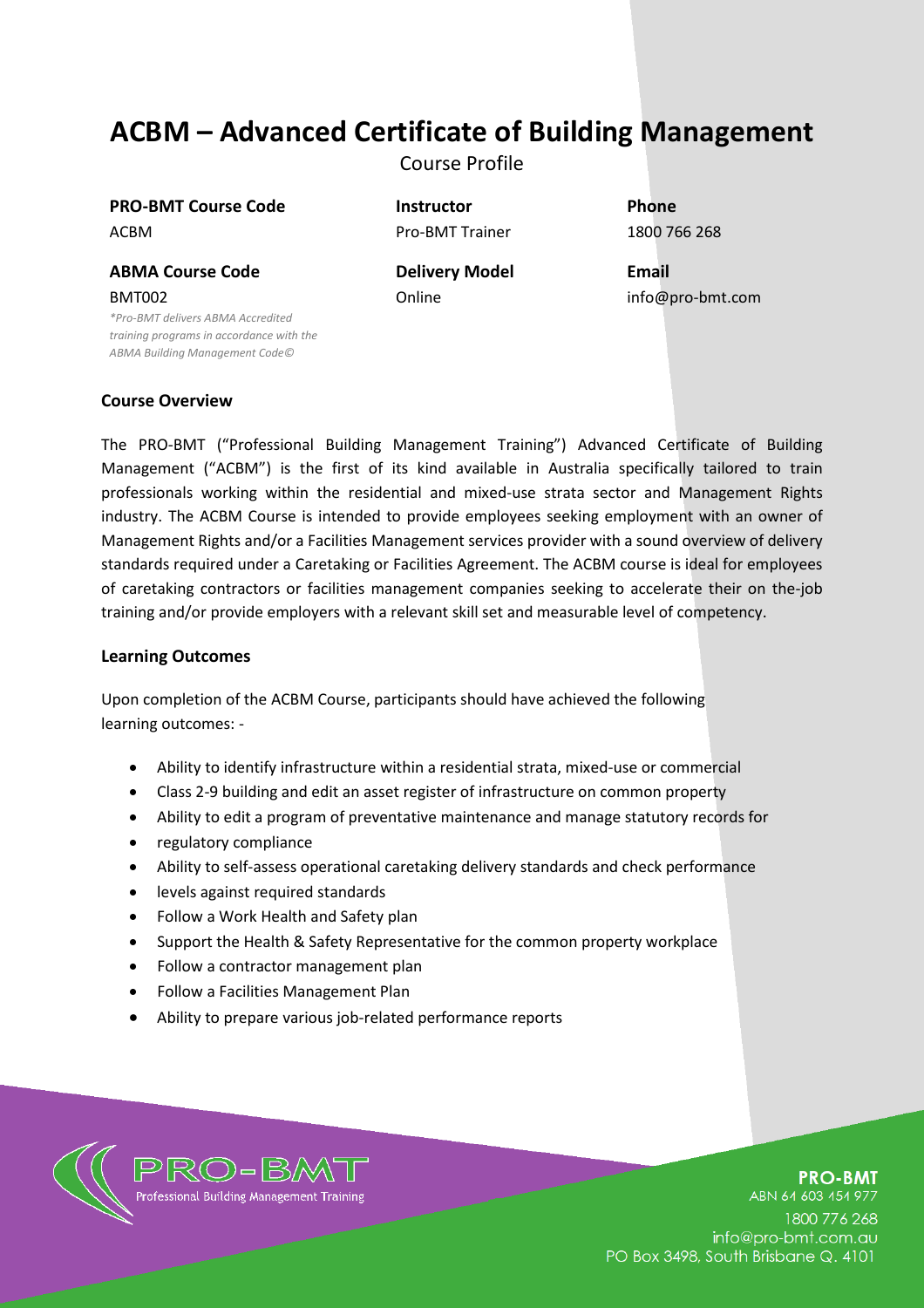# **Teaching Strategies & Objectives**

The ACBM Course is taught through a series of classroom lectures and tutorials across nine months [the third Tuesday of months March – November] as well as onsite practical assignments across 10 modules of competency. If the participant is a new entrant to the industry and not currently engaged in a role on a property, a sample property will be used for the assignments. All PRO-BMT Trainers are experienced in managing residential and mixed-use strata schemes and commercial buildings of Class 2-9, as well as privately owned commercial and accommodation properties in Australia and are therefore able to provide relevant information to the participants.

# **Assessment & Certification**

All participants who successfully complete the ACBM Course are issued with a PRO-BMT Advanced Certificate

# **Pre-Requisite Qualifications**

Each participant must have successfully completed the Certificate in Building Management ("CBM") prior to enrollment in the Diploma of Building Management.

### **Course Materials**

All participants must purchase the reference textbook for the Course – the ABMA Building Management Code© [state specific edition]. Course materials are provided to all participants on arrival. All assignments are completed on templates supplied by PRO-BMT.

#### **Resources**

Resource references are provided during the course.



**PRO-BMT** ABN 64 603 454 977 1800 776 268 info@pro-bmt.com.au PO Box 3498, South Brisbane Q. 4101